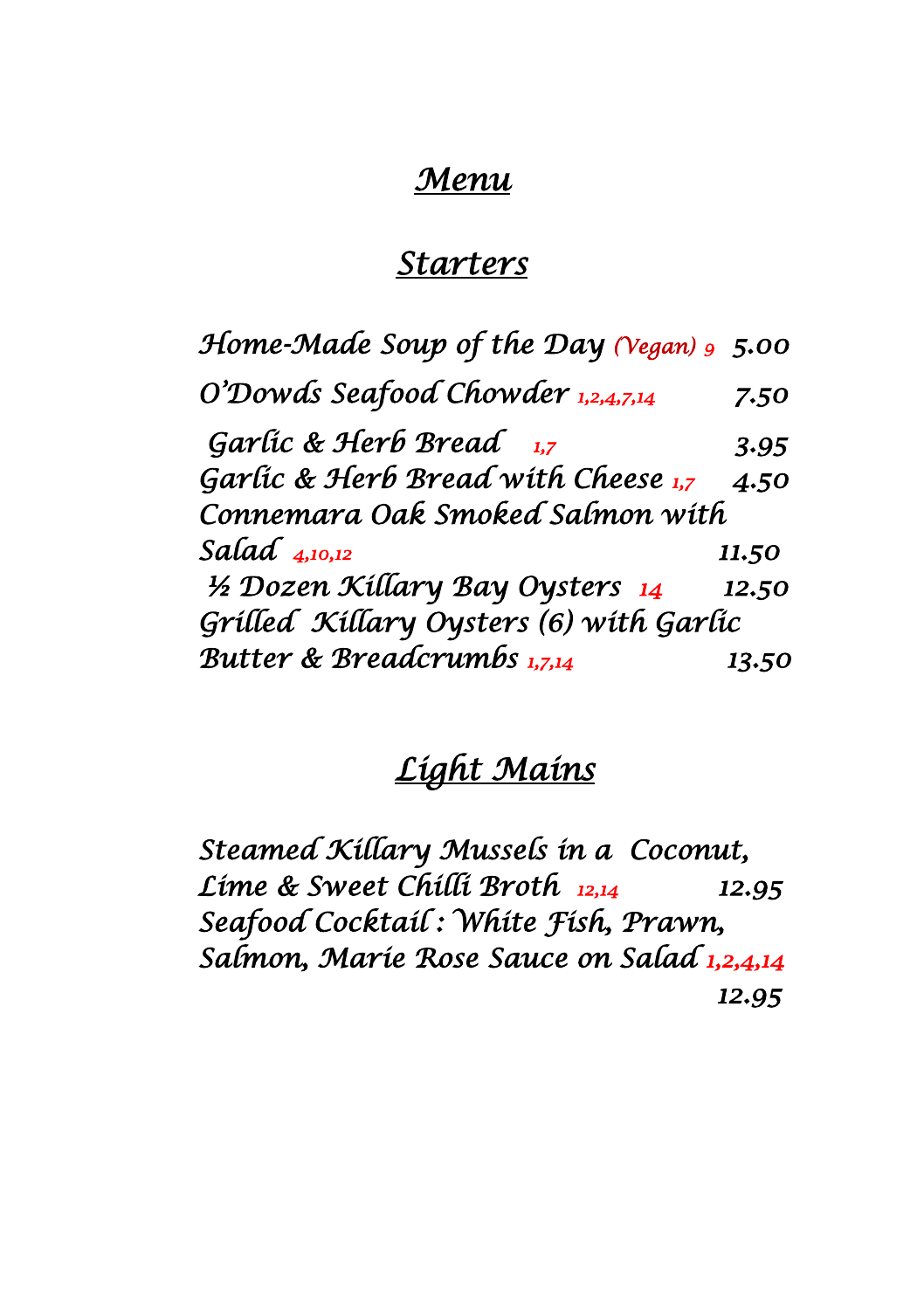## *Main Courses Fish*

*Pan Fried Fillets of Fish and Chips 1,4* 

|                                                                          | 14.95 |
|--------------------------------------------------------------------------|-------|
| Stríps of Connemara Smoked Salmon                                        |       |
| in a Cheese Sauce on a bed of Tagliatelle                                |       |
| Pasta 1,4,7                                                              | 15.50 |
| Sweet & Spícy Baked Salmon 4,7,12<br>(served with Mashed Potato & salad) | 16.95 |
|                                                                          |       |

### *Chicken & Meat Dishes*

*Chicken Curry 7,8,10 13.95 (Medium Spiced, Served with Boiled Rice) O'Dowds Lamb Stew 1 16.95 (Slow Cooked Irish Lamb with Carrots, Onions & Herbs, served with boiled Potatoes) 10oz Grilled Sirloin Steak 1,7 25.95 (Served with Mushrooms & Onions with Peppercorn Sauce or Garlic Butter and Chips or Mashed Potato) Shepherds Pie 1,7 14.95 (Prime Irish Beef Mince with Carrots & Onions Topped with Mashed Potato,, Salad or Chips)* 

*(List of Allergens located on last page of Menu)*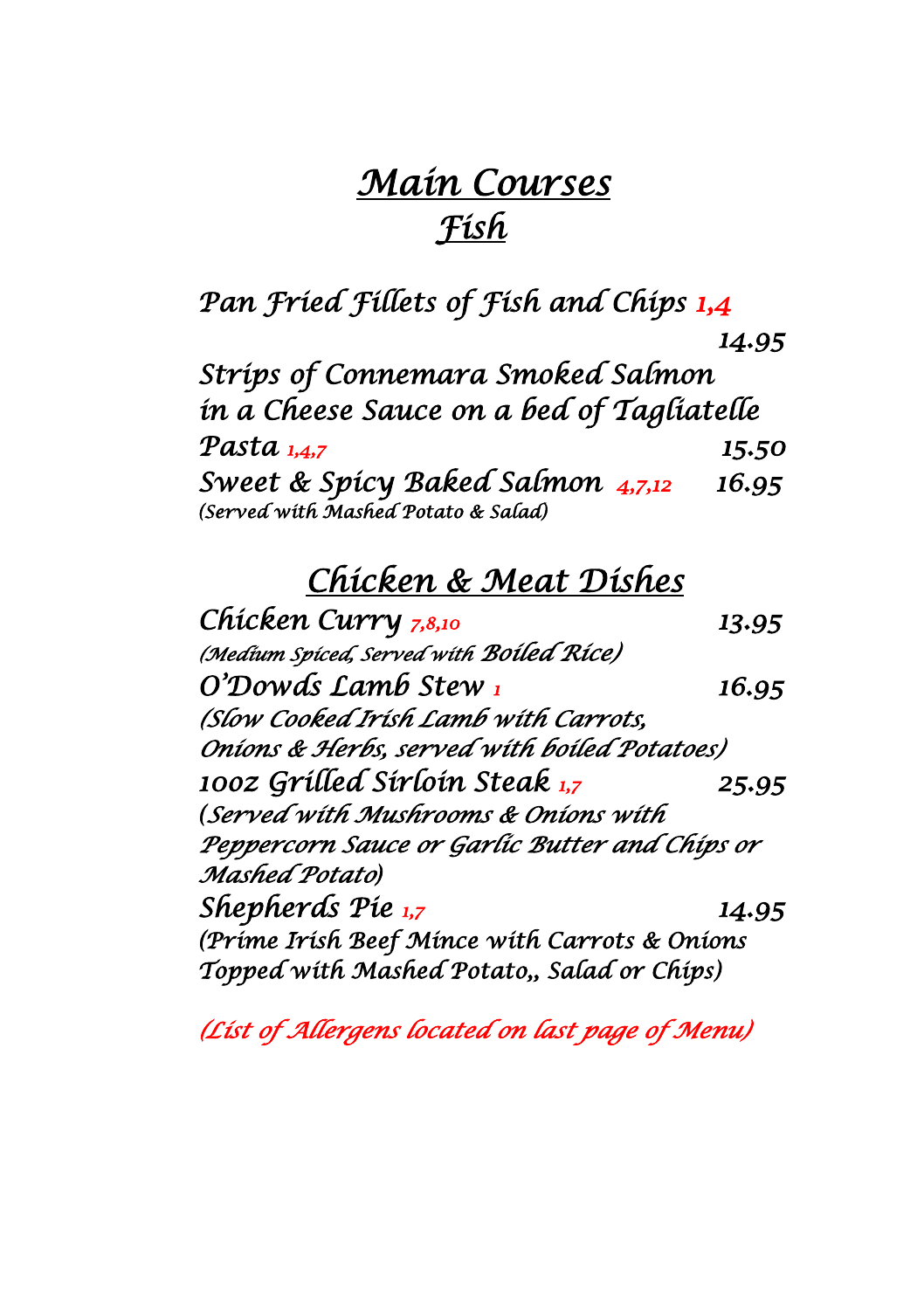# *Vegetarian Dishes*

*Home-made Black Eyed Bean Burger with a Spicy Tomato Sauce 13.95 Baked Aubergine, sweet potato & goat's cheese topping 9,12 14.50*

## *Side Orders*

*Chips 3.60 Vegetables 3.50 Side Salad 10,12 3.00* 

*Closed Sandwiches* 

*Plain Sandwich (One Filling) 1,7 3.75 Mixed Salad Sandwich (e.g Ham Salad etc) 1,7 4.60 Toasted Mixed Sandwich (e.g Ham & Cheese) 1,7 4.60 Choose from our Selection of fillings: Ham, Cheese, Chicken, Egg or Salad Toasted Special 1,7 5.00 (Toasted Sandwich with Ham, Chicken, Cheese, Tomato & Onion)*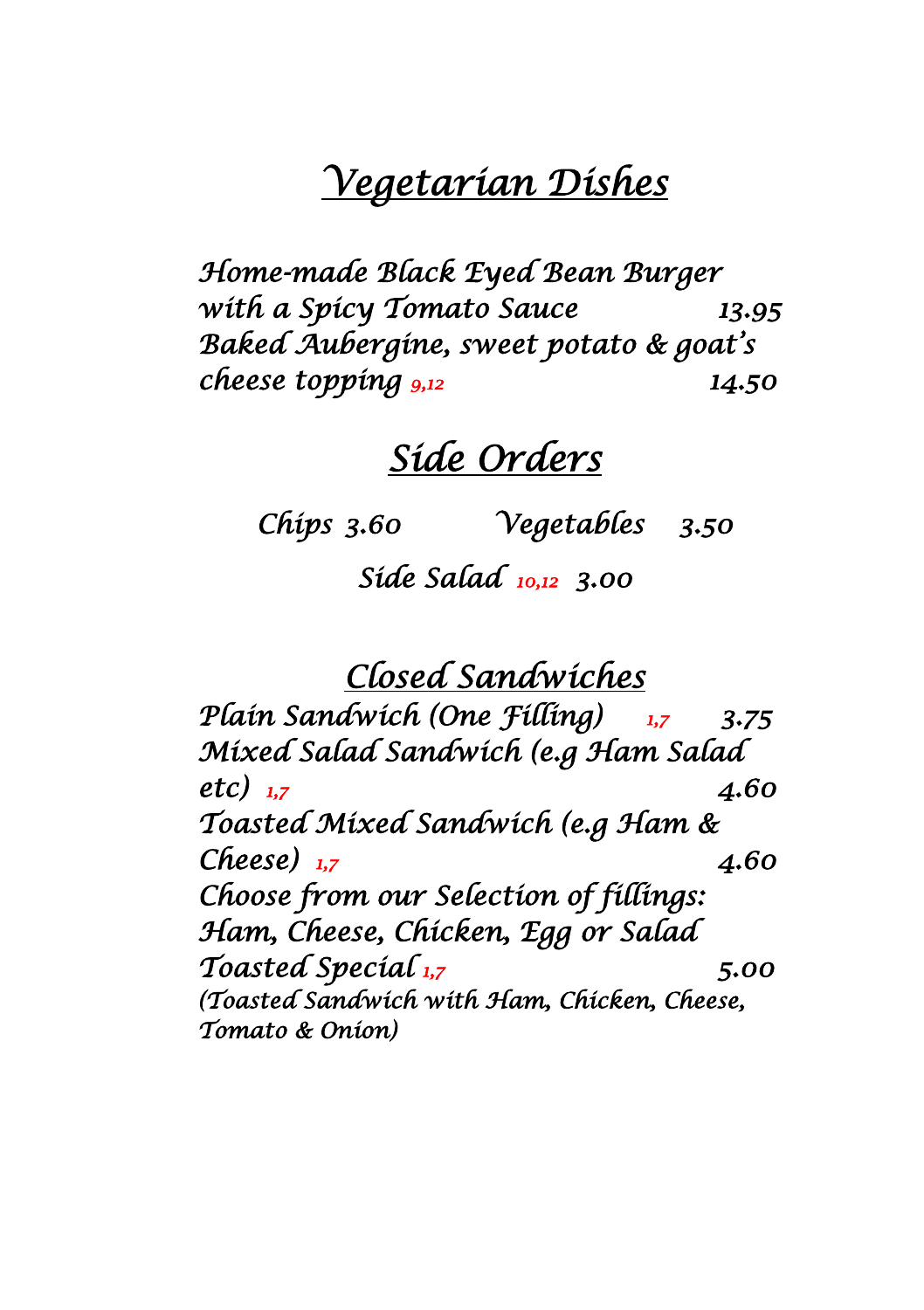### *Desserts*

*Raspberry & Apple Crumble 1,7 Vanilla or Mint Ice-Cream (With Chocolate or Fudge Sauce) 3,7 Crème Brûlée 3,7 Kiwi & Almond Tart 1,3 Chocolate Brownie 1,3,5 All Desserts are 5.50 Teas & Coffees* 

*Tea 2.50 Peppermint, Green, Wild Berry, Earl Grey or Camomile Tea 2.75 Americano or Decaf Coffee 2.60 Espresso 2.50 Cappuccino/Latte <sup>7</sup> 2.95 Irish Coffee 7 5.95 Baileys, French, Calypso or other Liqueur Coffees 7 6.95*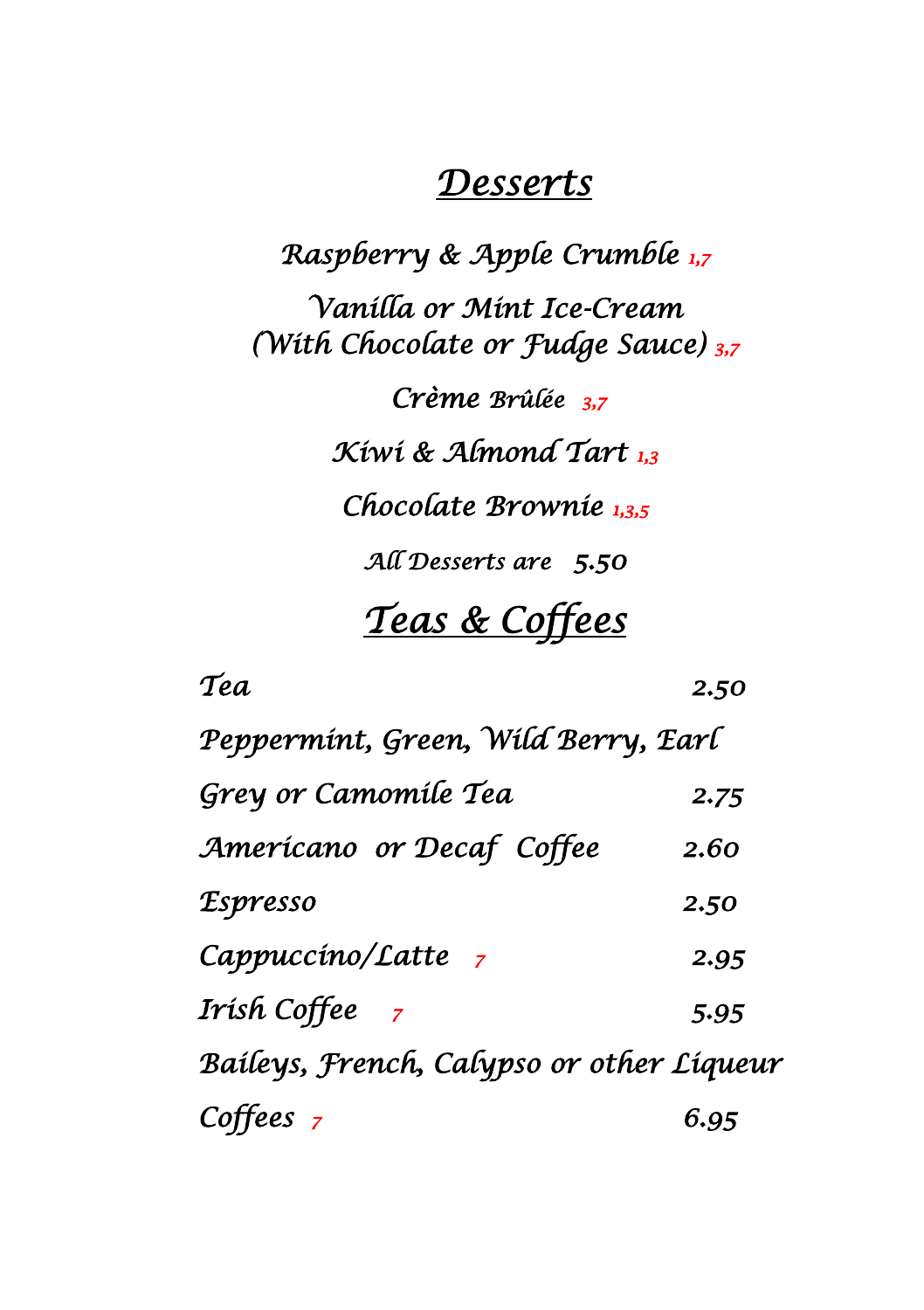# *Selection of Wines by the Glass*

### *(White) El Caminador Sauvignon Blanc (Chile) (Classic Zesty Citrus Aromas with light juicy fruits & a long dry finish Alc. 12.5%) 6.00*

*Domaine Grauzan Chardonnay (France) (Lovely unoaked Chardonnay from the south of France Alc.13%) 7.25* 

### *San Giorgio Pinot Grigio (Italy)*

*(Dry with Ripe Fruit Flavour with Crisp Acidity Alc 12%) 7.00*

### *(Red)*

 *Puna Snipe Cabernet Sauvignon (Chile) (Dark berry flavours, fresh acidity with light tannins Alc.13%) 6.00 Croix des Vents, Merlot (France) (A very soft & fruity red with punchy Summer*

*Fruits Alc. 12.5%) 6.75*

*Don Aparo, Mendoza, Malbec (Argentina) (A medium weight malbec with juicy blackberry flavourS.Alc 13.5%) 7.00 All wines contain Sulphides (Selection of Wines by the Bottle or Carafe are listed on our Full Wine List)*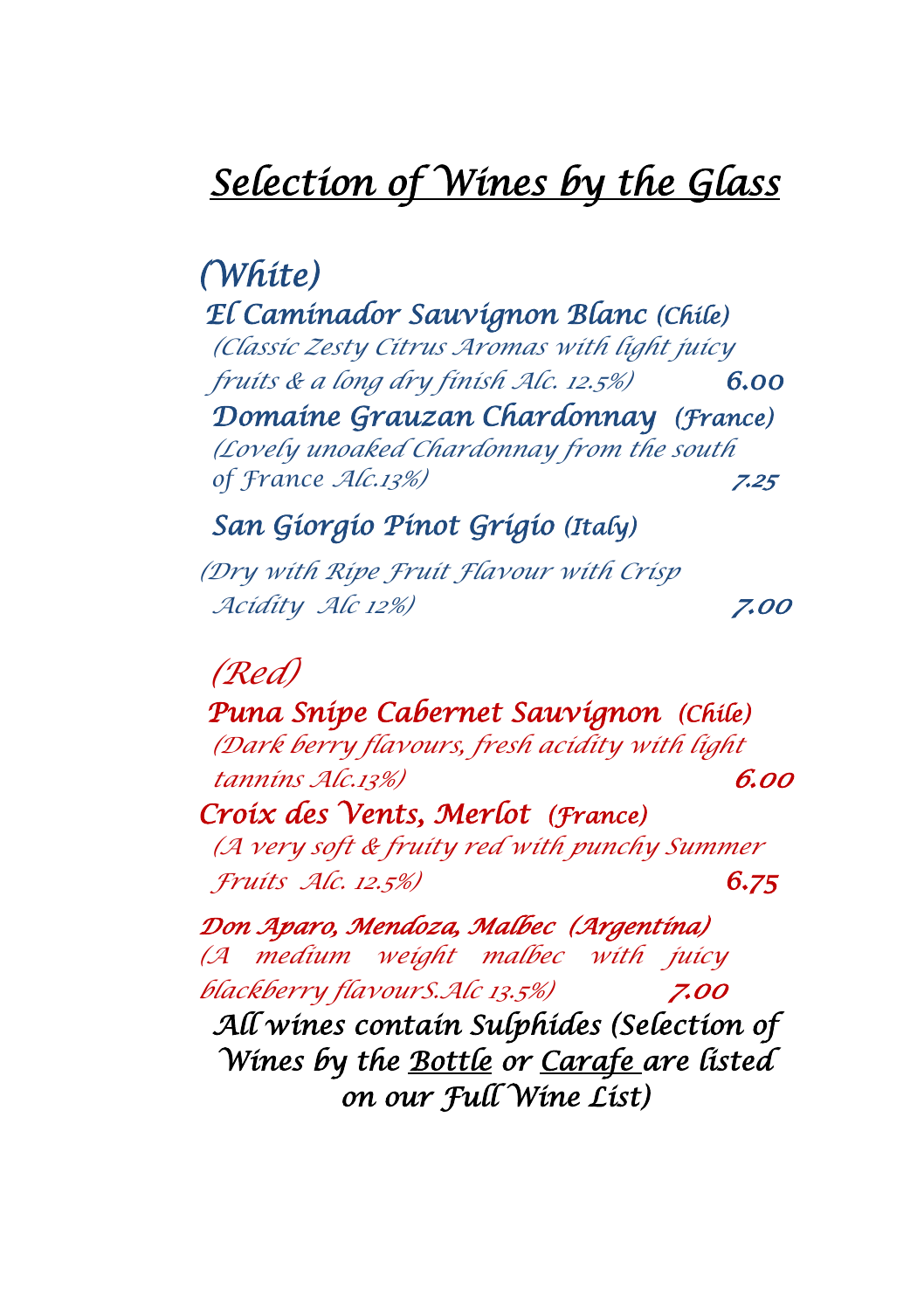# **Irish Craft Beers**

#### **A Selection of Bottled Craft beers from Micro Brewerys from around Ireland, Galway & Connemara. (All of the Beverages listed below contain Barley & Wheat, except for the Stag Saor & the Orpens Cider)**

Bridewell Blond (Draught) **½ Pint 3.60 Pint 6.00 Brewed in Clifden (bridewellbrewery.ie). This is a blond ale with a distinctive Pilsner flavour. Light and refreshing, it pairs well with Seafood or on its own. Abv: 4.4%.**

Galway Hooker Pale Ale (500ml Bottle) 6.50 **Brewed in Oranmore, Co. Galway. It has a balanced burst of tangy Bitterness with understated biscuity flavours which perfectly Complement the floral aroma & citrusy dry finish. Pairs well with Chowder, Rich Seafood & Spicy Dishes Abv: 4.4%.**

#### Sheep Stealer (500ml Bottle) 6.50

**Brewed by Black Donkey Brewery in Roscommon. It is dry, crisp and refreshing,with a complex aroma and flavor. Pairs well with a range of foods, from cheeses to meat stews and roasts Abv: 5.5%.**

Stag Saor (Gluten Free) (500ml Bottle) 6.50 **Ireland's first Gluten Free Beer by the 9 White Deer Brewery from Co. Cork. A Kolsch style beer with a gentle Hop & Malt character. Best with light meat & fish dishes. Abv: 4.2%.**

**Cider**

**Orpens Irish Craft Cider** (330ml Bottle) 4.95 **100% Irish pressed Apple Cider made in County Dublin. A crisp dry cider with a Honey, slightly tart finish. (Alc 5.3%)**